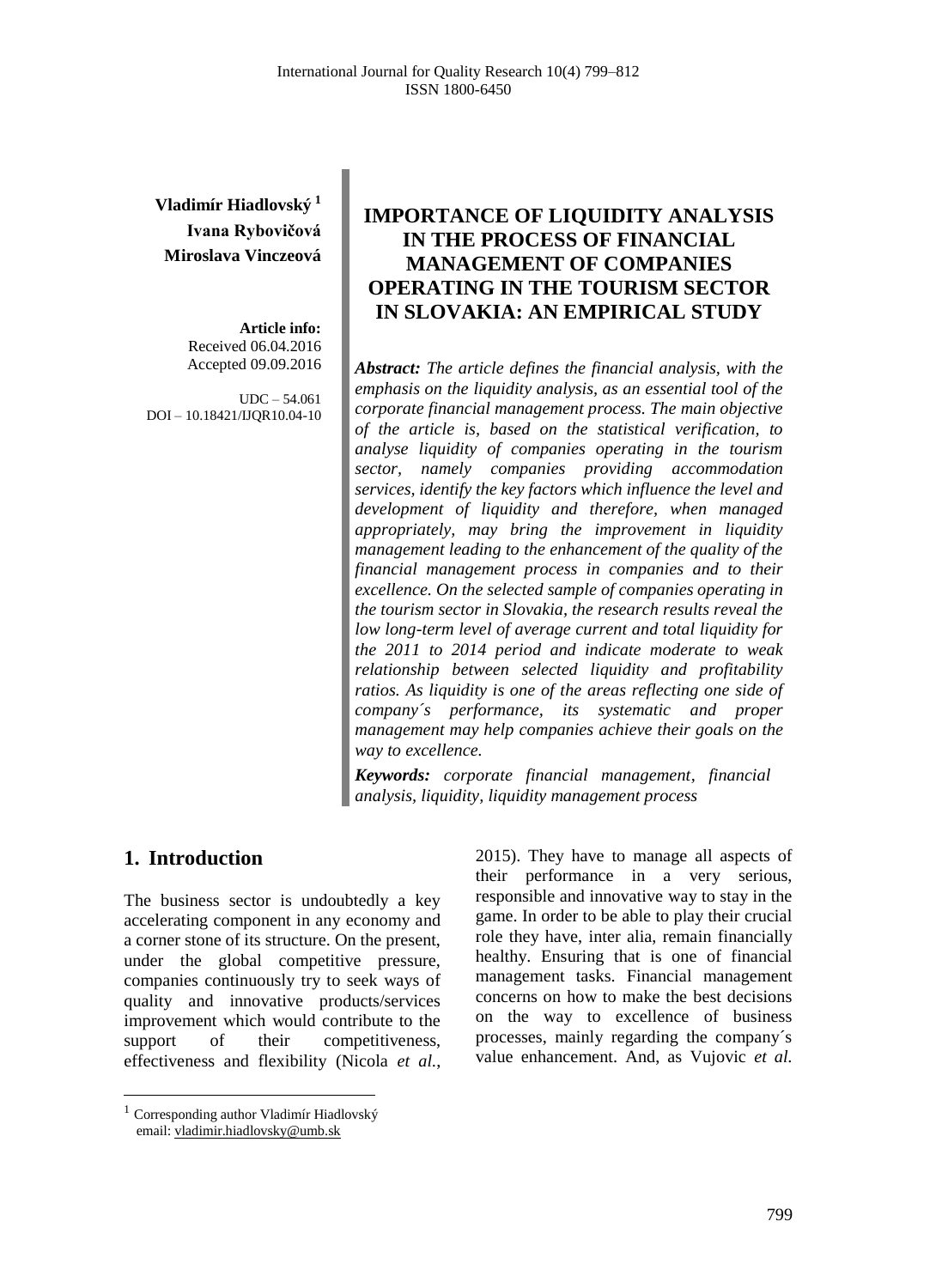

(2013) argue, business excellence has become the most powerful means of achieving competitive advantage of organizations. One of the ways in search of excellence in the field of financial performance of a company is an implementation of effective tools of working capital management including the liquidity analysis. Based on its results, a financial manager can take appropriate measures to eliminate detected failures and problems and make decisions aimed at further successful and sustainable performance of a company. The analysis of liquidity provides the base of relevant information necessary for efficient liquidity management.

The main objective of the article is, based on the statistical verification, to analyse liquidity of companies operating in the tourism sector, namely companies providing accommodation services, identify the key factors which influence the level and development of liquidity and therefore, when managed appropriately, may bring the improvement in liquidity management leading to the enhancement of the quality of the financial management process in companies. The article defines financial analysis as an essential tool of the corporate financial management process. It focuses on the importance of liquidity analysis and its management with the aim of improving the quality of the overall corporate financial management. Then it moves to main characteristics of the tourism industry as an industry our research focuses on. On the selected sample of companies operating in this sector in Slovakia it evaluates liquidity of analysed companies over the period 2011 – 2014, characterizes the relationship between liquidity and profitability of the companies and identifies the key determining factors. Using statistical verification of key assumptions on the empirical sample it provides the basic framework for improving the quality of corporate financial management.

# **2. Financial management as an integration of financial processes**

In any economy, the business sector is a driving force of the development and growth. In the era of global competition, there is no more "safe" position in the market. This caused that many companies – the ones on "the top", the ones which want to get there, but also the ones which want to stay in "the game", very seriously, responsibly and comprehensively think about all aspects of their work (Jasarevic *et al.*, 2015). Only those companies that are dynamic are able to respond to the market demand swiftly, and are capable of research and development of new products, innovations and technological changes (Lesáková *et al.*, 2009). Companies provide different kinds of income in terms of wages to employees, dividends to owners, taxes to the state and municipality, and they generate profit for their further development. If they are to accomplish this crucial mission, they have, on the other hand, to meet all their financial obligations. Ensuring this is a complex task belonging to the business finance function represented by financial management. Financial management of a company should be an effective component of its consistent performance management system which is described by Závadský and Hiadlovský (2014) as a system that should offer management quick insight into how well the organization is performing its tasks and to what extent the organizational objectives are being obtained.

Financial management should mainly focus on how a company creates and maintains its value and therefore concerns on how to make the best decisions on the way to excellence of business processes leading to company´s value enhancement. Since all financial criteria and objectives are a part of overall economic criteria and business objectives, they have to be respected in business management. Virtually, all decisions made in a company are at least partially financial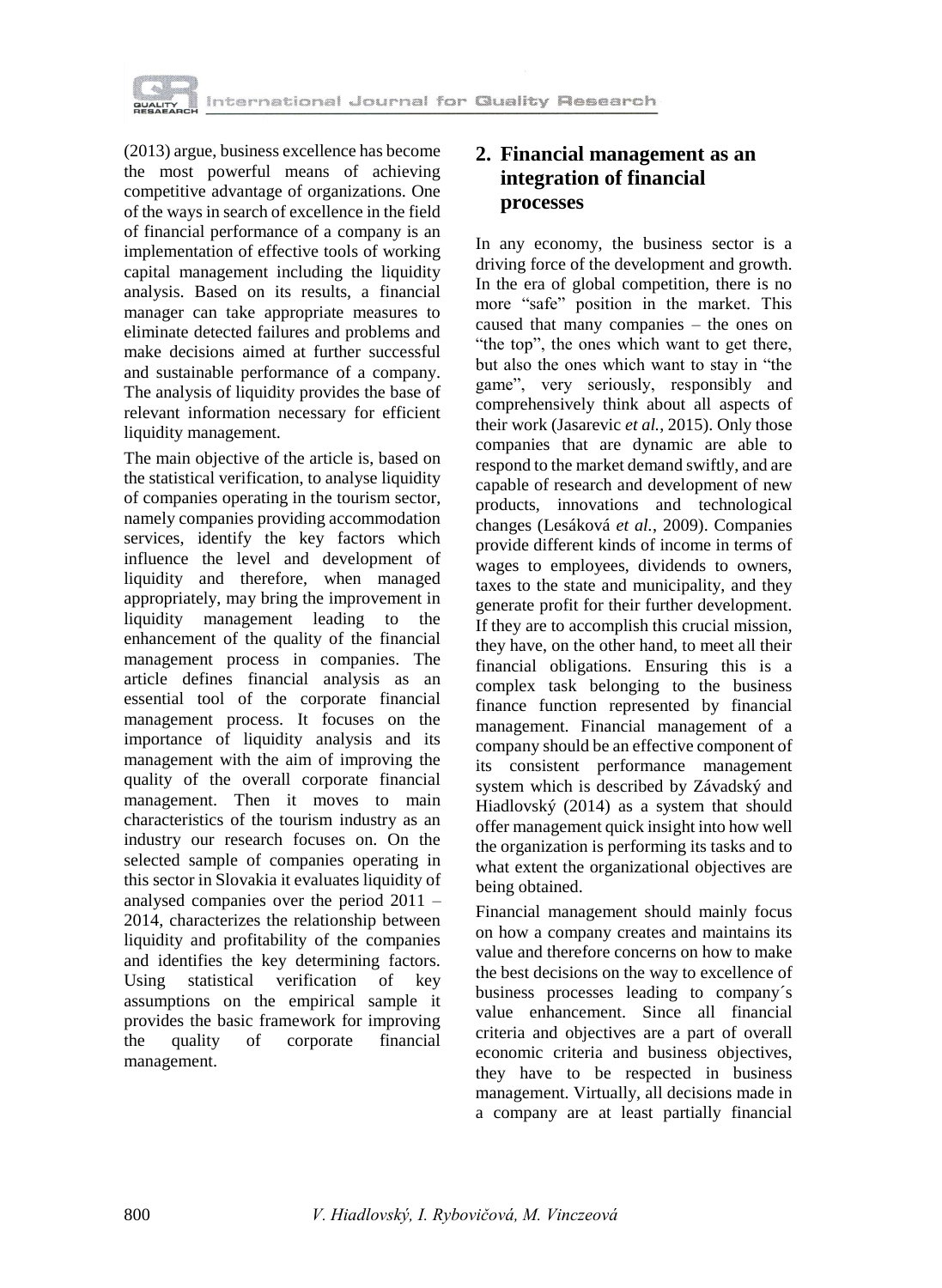because they involve making trade-offs between costs and benefits that are spread over time (Bodie *et al.*, 2009). Hereupon, all decisions and processes, not only financial ones, will finally be reflected in company´s financial results. We can hence regard financial management as an integrating factor of all processes belonging to the system of business management. Thus, financial management is concerned with financial aspects of business activities and its contents comprises organizing and management of financial processes within the company. Understood in this way, it involves the four fundamental components – financial planning, financial decision-making, organization of financial processes, financial analysis and control (Musa *et al.*, 2015).

As may be seen above, the financial analysis is one of key components of financial management. Dias and Heras (2013) compare the approach of authors who advocate that one can only manage what one can measure to that one of those who say that the good financial performance is usually a result of quality management. In respect of measuring financial performance, the financial analysis is a key tool for managers. It measures and helps evaluate performance of a company and its processes the result of which is an overview on a situation in a company based on which it will be possible to update and specify particular objectives and tasks and take corrective measures (Sedliačiková *et al.*, 2015). A thorough analysis of the processes and effectiveness of the entire management system, identifying the causes of deviations and discrepancies, establishing causal relationships in the system is one of the most important tasks in ensuring the effectiveness of control in management systems. Without this knowledge, it is impossible to assess the rationality of resource costs to achieve the objectives, i.e. eventually - the effectiveness of processes and the whole system (Vasilkov and Gushina, 2014). The tools of the financial analysis are used to evaluate a degree in which formulated financial objectives are achieved (ex post analysis) or predict future

development of the financial situation of a company (ex ante analysis). Based on its results financial managers are expected to take measures to eliminate detected failures, discrepancies and problems and make decisions aimed at further successful operation and performance. Therefore, financial analysis should accompany the process of financial manager´s decisionmaking. The reliable and objective financial analysis is able to identify critical aspects that may endanger future existence of a company (Gundová, 2013). On the other hand, it also may reveal strengths which can, when maintained and boosted, help a company become more sustainable and competitive.

# **3. The importance of the liquidity analysis in the process of financial management**

In line with the modern financial theory, value maximization (for the owners of a company) is the primary purpose of the firm´s existence. It is also considered to be the primary financial objective of the company. As stated above, financial management strives for making decisions that help a company achieve business excellence, mainly in terms of its value enhancement. Kanji (2002) defines business excellence as an approach that allows organizations to achieve the balanced satisfaction of stakeholders and increase the long-term strategic success. World´s most popular models of business excellence, which include the EFQM Excellence Model, the Malcolm Balridge National Quality Award and the Deming prize, are based on some sets of criteria analysing connections between the most important variables of TQM: people, business processes and company performance (Alfirevic *et al.*, 2013). Thus, it seems apparent that the concept of business excellence is consistent with the primary business as well as financial objective of company´s value maximisation. Excellent companies maximize their value and achieve excellent performance.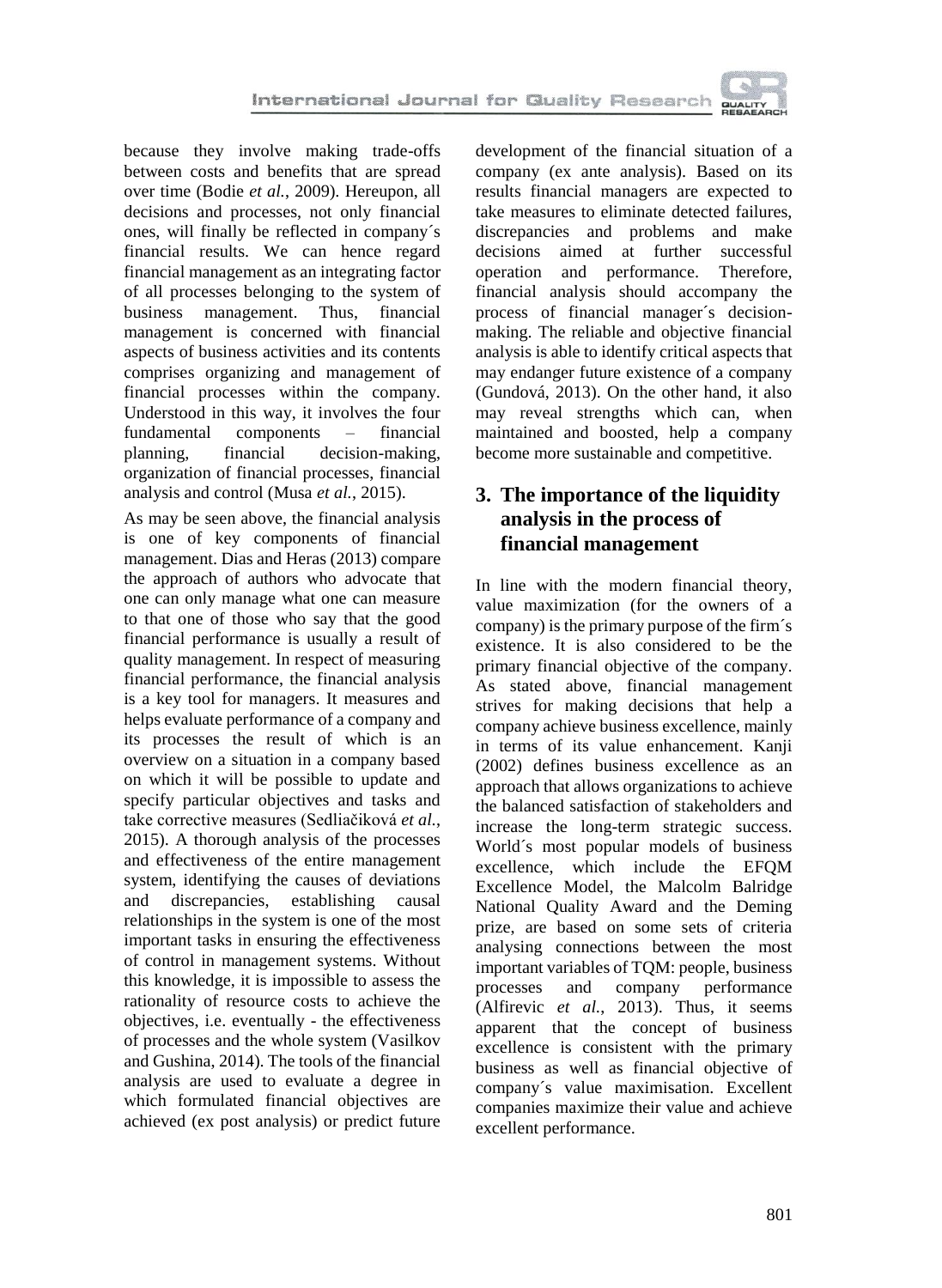

Liquidity is one of the areas reflecting company's performance. Liquidity management maintaining the current assets and current liabilities balance on a proper level is an important condition for improving performance of the company and its value enhancement. In the light of this, we can say that improving liquidity has direct positive impacts on company´s performance. We therefore strongly believe that liquidity management is a crucial managerial area within the processes of financial management which, if performed successfully, may help the company achieve its goals on the way to excellence.

As thereinbefore stated, companies should be able to meet all their payable financial obligations on a daily basis. Thus, it is extremely important whether or not a company is able to realize the assets within a short period to settle their liabilities when the debts are due. A company which is not able to pay off these debts within a short period may cause the conditions of forming bad debts, and encounters the risk of bankruptcy (Lin *et al.*, 2014). Oliveira and Fortunato (2006) claim that the availability and cost of finance is one of the factors which affect the ability of a company to grow. There is a common knowledge that even the most profitable company may go bankrupt if it does not manage its liquidity in a proper way (Błach *et al.*, 2014). Management of liquidity belongs to a broader area of working capital management which is an integral part of corporate financial management. We assume that financial managers devote the major portion of their time and attention to management of working capital. Its main objective is, as that of fixed assets and longterm financing decisions, the maximisation, or at least the enhancement, of the company´s value. This will be achieved by optimising positive cash flows through striking an appropriate balance between costs and revenues on the one hand, and risk, on the other (McLaney, 2006). The trade-off between liquidity and profitability has to be controlled by a financial manager in order to

meet that ultimate goal of reaching the optimal amount of working capital. Working capital management is normally of a shortterm character and directly affects liquidity of the company. In this context, liquidity can be thought of as the ability of the company to pay its financial obligations in a timely manner without reducing its financial flexibility. Liquidity management deals with those accounts on the balance sheet typically labelled as current assets and current liabilities (Vinczeová and Krištofík, 2013). If companies want to survive and develop, they have to timely recognise and adequately master more diverse and complex risks (Luburic *et al.*, 2015), including the risks resulting from the lack of cash flows. Companies need to have sufficient cash flow to perform their operations with the aim to minimize risk of inability to meet their shortterm and maturing liabilities. This ability is a measure of company´s liquidity. Efficient management of liquidity is thus one of the most important decisions regarding current operations of any company. In many companies, the amount of working capital invested in current assets may be significantly high as a proportion to total capital employed. It is important that these funds are used in an efficient way and there is no excess of working capital indicating the presence of idle funds without any return which ultimately leads to the low rate of return of capital employed. This consequently affects the profitability of the company. That means that idle working capital imposes opportunity costs on the firm which results in the reduction of its profitability margin and finally also of its value. This implies that both insufficient as well as excessive amount of working capital are adverse for the company and its liquidity and profitability. The appropriate evaluation of working capital and identification of its basic elements can help managers decide over the company´s operations more efficiently and enable them to manage working capital effectively in a way that balances liquidity and profitability. This would affect the level of investment in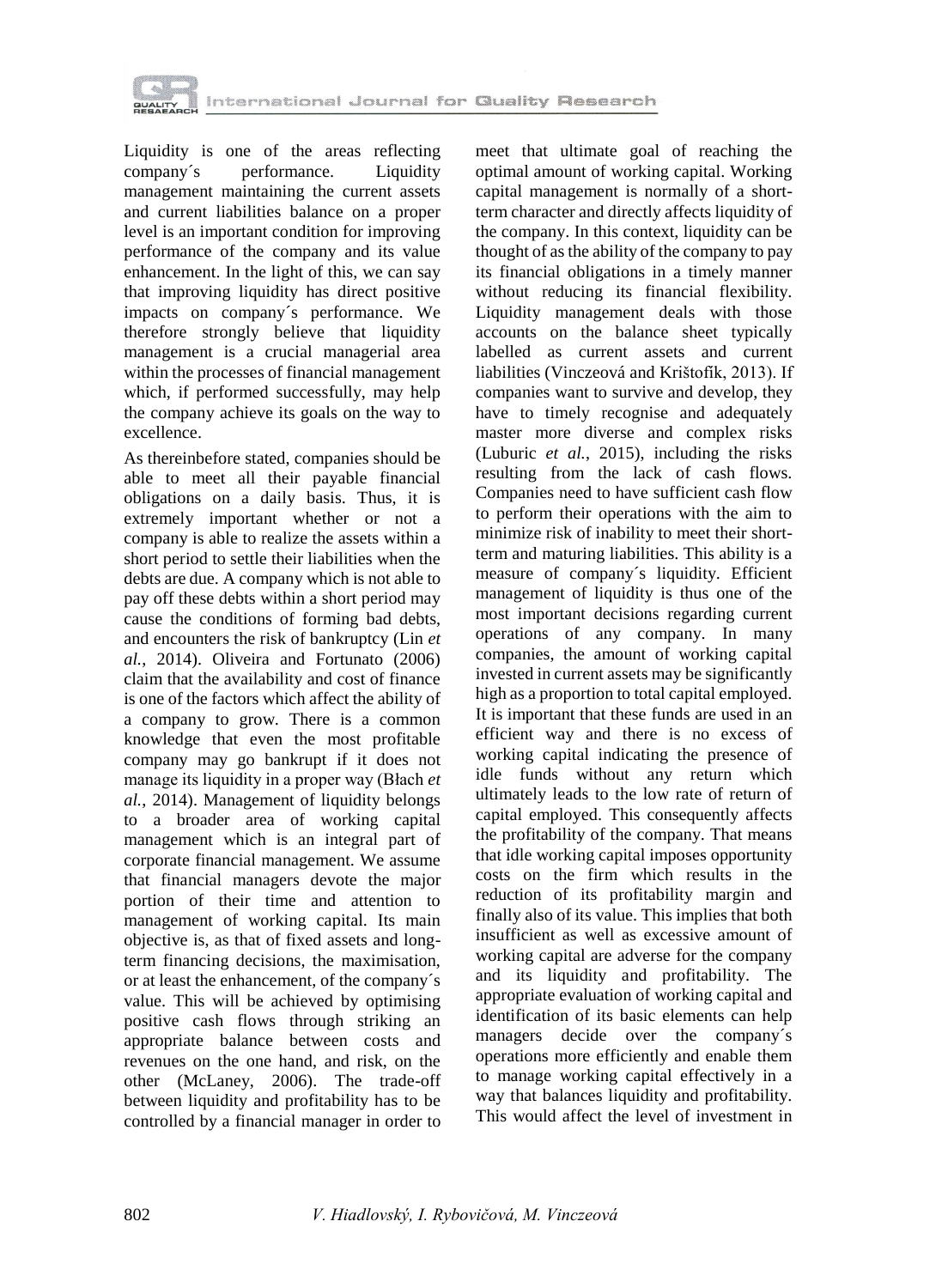

current assets as well as the appropriate sources of their financing (Atseye *et al.*, 2015). Working capital can be found as the lifeblood of a company as it directly affects its liquidity which is crucial to ensuring company´s day-to-day operations and its financial health or the very survival. Consequently, it is obvious that the analysis in the area of working capital management, and particularly the liquidity analysis, is absolutely of vital importance for any company.

A strong evidence of correlation between company´s working capital management and its profitability can be found in many empirical studies. Atseye *et al.* (2014) present results of several of them. Shin and Soenen´s results show the relationship between cash conversion cycle and profitability of the company in the U.S.A. over the period 1975 – 1994. They found a significant negative correlation between the value of the company and its cash conversion cycle. The results of Deloof revealed a significant negative correlation between gross profit and the average settlement period of debtors. Another research carried out by Lazavridis and Tryfonidis revealed the relationship between managing an adequate level of the cash conversion cycle and maintaining each one of its components at an optimal level. The authors argue that this relation, if maintained adequate, may create benefits for the company. These results undoubtedly reflect the importance of working capital management and its liquidity versus profitability implications. The implementation of effective tools of working capital management including the liquidity analysis is a recommendable way in search of excellence in the field of financial performance of any company.

The findings of Škuflić and Minarić (2015) indicate that the firm size, lagged profitability, concentration, liquidity, solvency, capital productivity and labour productivity positively influence profitability, while the firm age affects it in a negative way. The empirical results suggest

that concentration has the most significant effect on profitability. If liquidity increases by 1 per cent, on average, profitability will increase by 0.07 per cent in the consequent period with all other variables held constant. If solvency increases by 1 per cent, on average, profitability will increase by 0.16 per cent in the consequent period with all other variables held constant. However, by increasing the age of the hotel company by one year, on average, profitability will drop by 0.23 per cent in the consequent period with all other variables held constant.

According to Tung *et al.* (2010), profitability of a company is positively and significantly affected by a market share, however, there is a reverse negative effect of total operating costs and capital intensity which confirms hotel industry issues regarding capital. The results of Gonzáles and Jareño (2014) show an inverse relationship between indebtedness and overall liquidity accompanied by some cases of positive relationships between the volume of equity and overall liquidity. This result demonstrates the fact that there is lower cash flow when there is greater indebtedness and confirms the positive effect of selffinancing on company's liquidity, as well as the negative (complementary) effect of external financing.

It is also necessary to give consideration to liquidity constraints faced by companies and their possible impact on the company growth. Oliveira and Fortunato (2006) give an overview of several studies exploring this relationship. They investigate the effect of cash flow on investment and show that financial constraints are a significant determinant of companies´ investment decisions. Particularly for young firms the investment rate largely depends on available cash flow. Therefore we may underline the significance of the liquidity analysis even in young and small enterprises in the long term, i.e. in terms of investments and growth of the company. Apparent differences may be also observed between large firms and SMEs. When deciding about sources of working capital, small enterprises (especially those in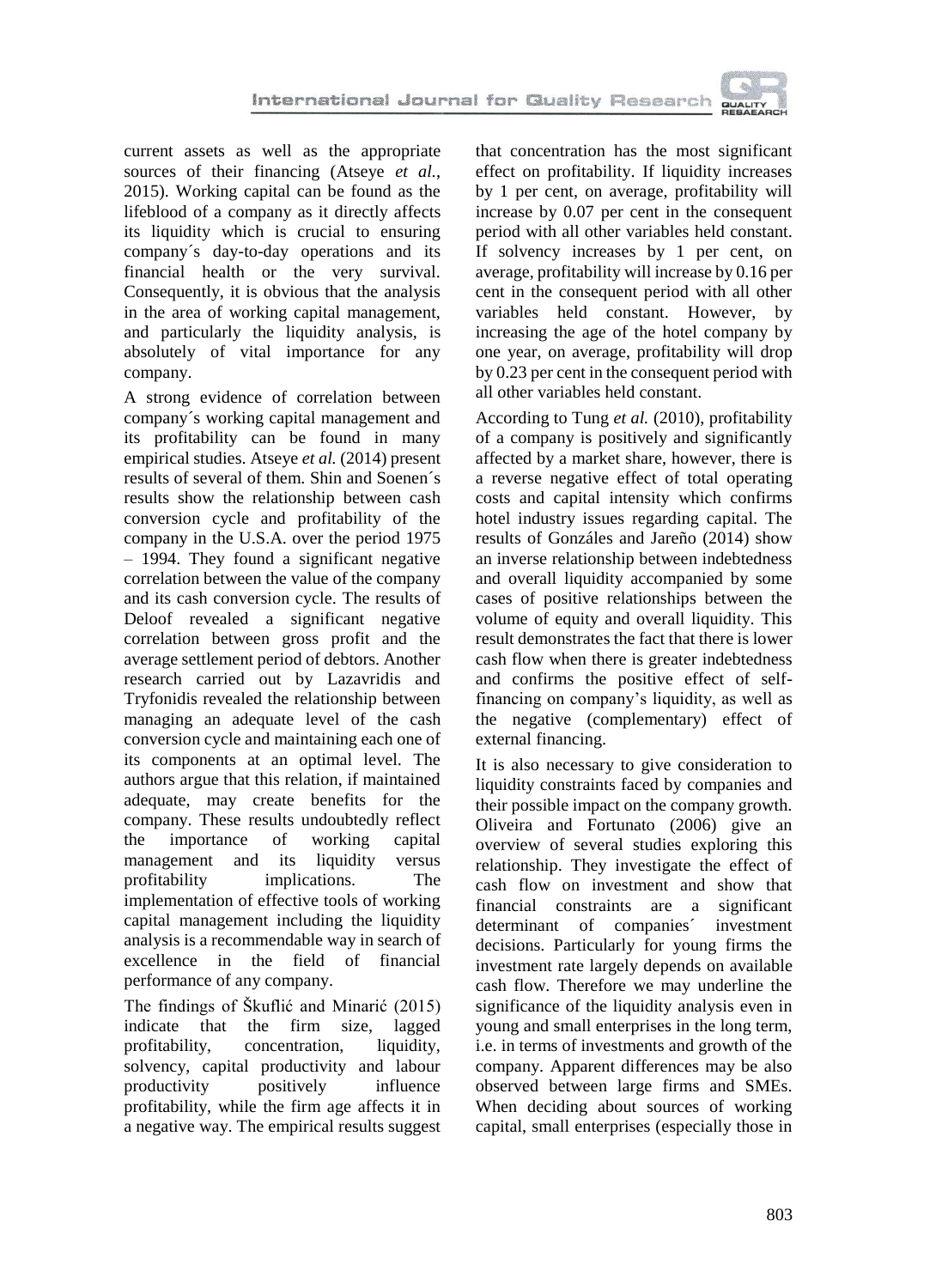

countries with underdeveloped capital markets) have usually to rely rather on the owners´ equity, trade credit or short-term bank loans. We think that there is a direct relationship between a company´s growth and its working capital needs. Nevertheless, smaller businesses with effective investment opportunities may be unable to raise appropriate funds to exploit them which may decelerate their growth potential.

Good performance indicators are required for a better analysis and judgement of any measured data and to get a clear picture of the performance status of the company (Sailaja *et al.*, 2014). Liquidity can be explored in various contexts. Some studies explore the correlation between current assets and financing costs, other concern on the optimal level of the volume of current assets, or focus on the relationship between the volume of current assets and company´s profitability. The most common indicators of measuring liquidity are the current ratio and quick ratio (also referred to as the acid-test ratio). They are static measures of liquidity, based on forced liquidation of assets, and do not measure the ongoing ability of a firm to go back to cash (Lancaster and Stevens, 1998). These measures, therefore, fail to evaluate its "nearness" to cash as liquidity is defined by the International Financial Reporting Standards (IFRS) or Financial Accounting Standards Board (FASB). Moreover, there can be big differences in the values of these two ratios across different industries. These values also may be differently interpreted as it is hard to determine whether such an isolated value is good or bad according to the ratio description. It appears that traditional indicators are not sufficient any more. Some more preferred modern approaches include for example the cash conversion cycle which is considered a better method than traditional ratios to evaluate company liquidity. Some authors, for example Lin *et al.* (2014) see its advantage in that it is not only a measure of the outflow and inflow period of working capital but also considers the sales volume, thus it is able to correctly evaluate whether a company´s working capital management policy is appropriate or not without the scale influence. It may also be an alternative measure to evaluate company´s liquidity as well as profitability. The policy in this area should strive for the reduction of the cash conversion cycle.

# **4. The liquidity analysis in companies operating in the tourism sector in Slovakia**

The tourism industry directly affects the social, cultural and economic sectors of any country. It brings large amounts of income into the economies and also creates large number of opportunities for employment. There are other industries, mainly those providing services, which also benefit from this industry, such as for example transportation, hospitality and entertainment facilities. It is therefore apparent that tourism is an important, even vital, source of economic growth for many countries and their regions.

#### **4.1. The main characteristics of the tourism industry**

In the EU, the tourism industry in its narrow sense (i.e. including the traditional providers of tours and tourism services) is made up of 1.8 million companies, particularly small and medium-sized ones. Tourism generates 5 per cent of GDP and employs 5.2 per cent of active population which represents approximately 9.7 million persons. If we consider its close relation with other industries, this percentage appears even higher, i.e. more than 10 per cent of GDP and minimum 12 per cent of total employment which corresponds to 13 million employees (Soave, 2016).

Tourism is one of the most dynamically developing industries and in Slovakia, with its achievements, represents a full-valued industry. The revenues in the industry exceeded 2 bil.  $\epsilon$  in 2015. In the Slovak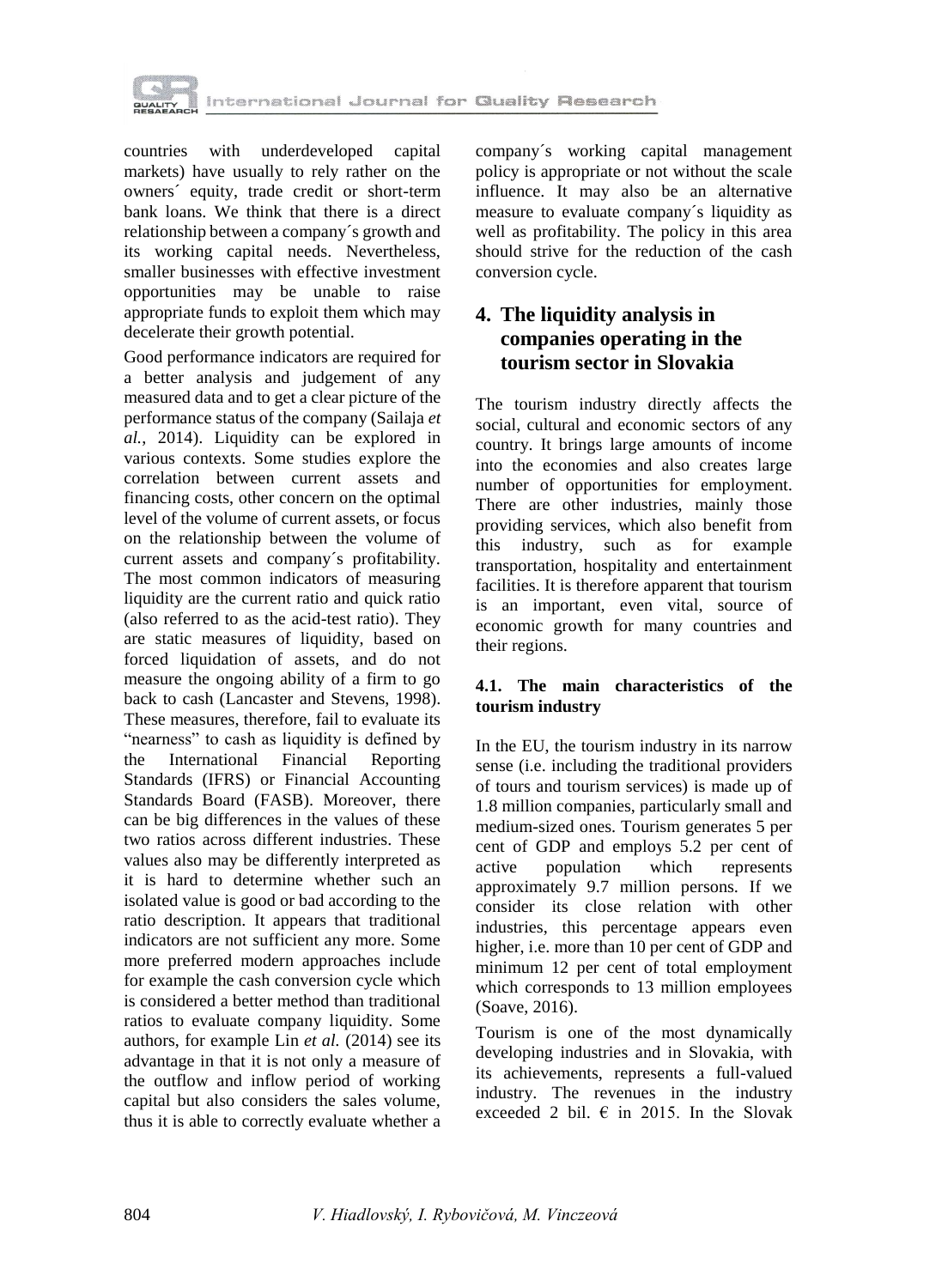

Republic, more than 20 thousand entrepreneurs run a business in tourism and there are approximately 3,500 accommodation facilities with more than 160 thousand beds realizing more than 12 million overnight stays (Cestovný ruch, 2015). According to available statistics, the year 2015 was the most successful year for tourism in the history of the independent Slovak Republic (Tlačová správa zo 6.valného zhromaždenia ZCR SR 02.02.2016, 2016). Slovak tourism, also by means of these numbers, demonstrates its high potential for the Slovak economy as well as the fact that it is an important industry regarding its significant share in the export of services, GDP generation but also new jobs generation and the development of Slovak regions. In 2014, the tourism share on GDP was 2.6 per cent and that one of the export of services was 31.8 per cent. In accordance with the Tourism Satellite Account, the share of jobs in characteristic tourism industries accounted even for 6.3 per cent of all jobs in the economy in 2013. Entrepreneurs´ jobs represented 4.8 per cent of them (Satelitný účet cestovného ruchu, 2016).

Based on the financial analysis realized by Finstat, a specialized financial portal, in 2013 the industry of tourism, gastro and leisure time reported the average ROA value of -2.7 per cent since, in accordance with the generated profit, only 34 per cent of all companies made a profit, while 66 per cent companies suffered a loss. The average ROE value of -8.9 per cent was obtained just due to a high number of companies which suffered a loss. Based on the average gross margin of 16.4 per cent we can deduce that there are companies with relatively high expenses in relation to the sales generated in the industry. The negative value of the average profit margin of -4.3 per cent was achieved by tourism on account of prevailing companies which suffered a loss. Average total gearing was 70.30 per cent. Average current liquidity of 0.62 was recorded which is typical for these companies as their accounts receivable are lower than their liabilities since they mostly receive immediate payments for their services (Finančná analýza firiem v Slovenskej republike, 2016).

Kučerová *et al.* (2006) point out to the particularities of tourism companies compared with other ones which are to be regarded when selecting financial ratios and particularly when interpreting their results. They mention the following main characteristics:

- the companies provide a relatively wide assortment of services under the often moving demand,
- the demand for the services intensity often changes depending on their localisation and season,
- their capacity, standard and complexity of provided services is also affected by their localisation (the character of a recreational area),
- they are highly demanding of human resources, personal costs account for the high percentage of total expenditures, possibilities of the human labour substitution are limited in providing services,
- many of them require a high volume of capital and the share of their fixed assets is high which significantly affects their economics.

Kapiki (2012) remarks that quality in the tourism and hospitality industry involves consistent delivery of products and guest services according to expected standards. Delivering quality service is an essential condition for success in the emerging, keenly competitive, global hospitality markets. Orieška (2011) adds that quality of tourism services expresses a complex of their useful attributes which provide them with the ability to satisfy needs and meet expectations of visitors in tourism. The attributes of services can be divided into two groups, namely in term of the demand (a customer): i.e. the reliability, respectability, impression, focus on the customer, responsibility; and in term of the offer (a producer), i.e. employees, technical facilities, operation processes in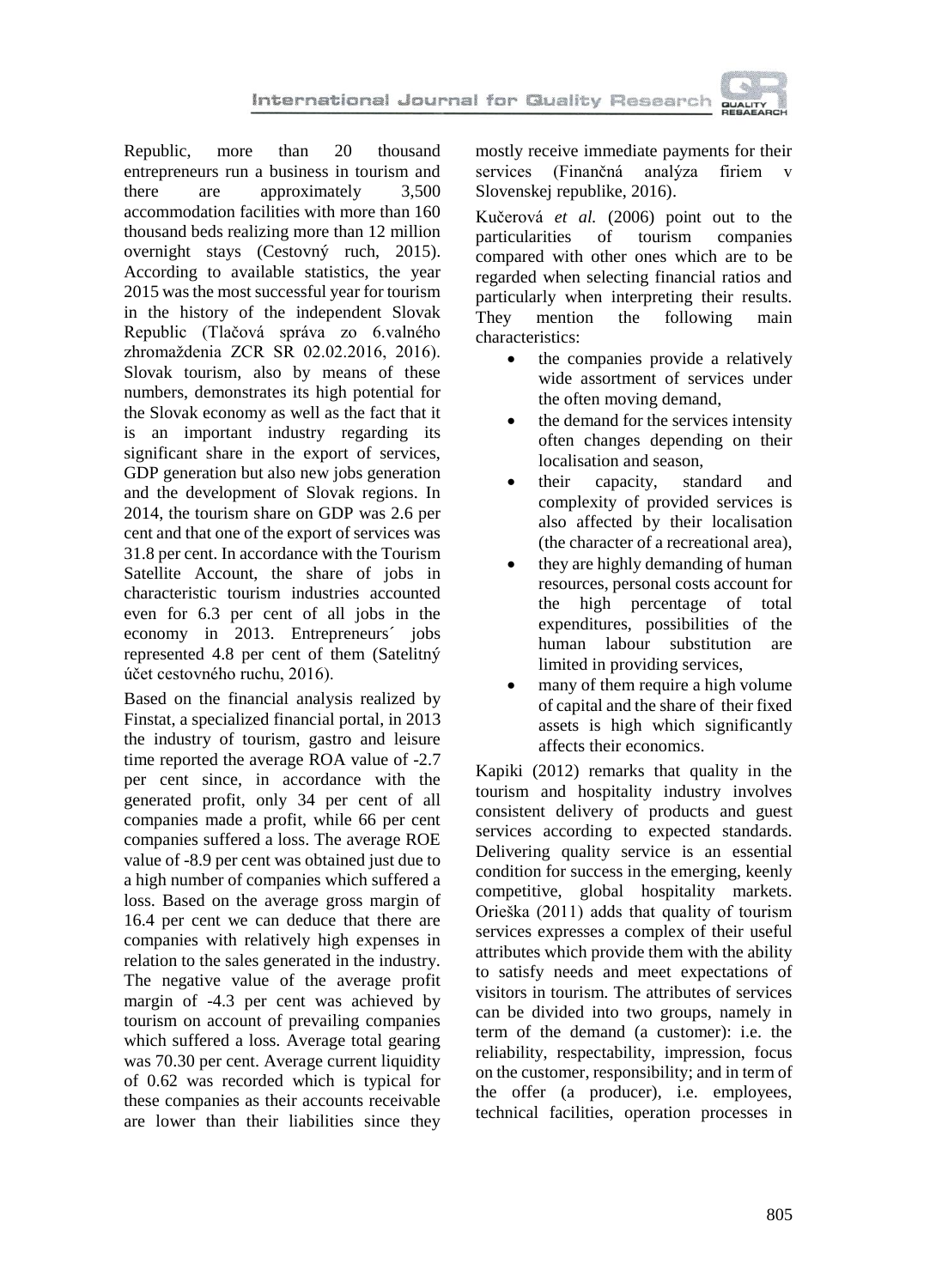

providing services, marketing and providing customers with information. Following these attributes a customer evaluates quality in service providing or after it as a final result – a service consumption experience, though, on the side of the offer there is an option for producers to preventively, continuously and consecutively evaluate a process of service providing and manage it.

The outcomes of the Kapiki´s survey (2012) suggest that, aiming at excellence and profitability, attention should be focused on quality service, maintenance of existing guests by exceeding their expectations, continuous quality improvement, employment, regular training and empowerment of service-oriented staff, search for best practices through benchmarking and, finally, pursuit of quality accreditation through the various schemes, such as the eco-labels, ISO and the EU Foundation for Quality Management.

On the present, there is no complex national system of quality in the area of tourism services in Slovakia. On the ground of the EC initiative related to the introduction of the quality mark in tourism (ETQL), Slovakia may join this initiative through the Slovak system of tourism services quality (SSKS CR) which is being introduced by the Ministry of Transport, Building and Regional Development of the Slovak Republic. The Slovak system of tourism services quality is an innovative and voluntary tool intended for the organizations operating in the tourism industry offering the quality certification of their service quality. The Slovak system of tourism services quality is able to systematically help increase service quality, obtain the expert knowledge and support their competitiveness. The system is based on simple principles of quality management the foundation of which is the solid knowledge of customer´s needs and the continuous improvement of provided services quality. Resulting from the newly created quality standards, for the time being it is possible to obtain a certificate in the following services: accommodation, gastronomy, winter ski centres, aqua parks and swimming pools, tourist guide services and tourist information centres. This project will bring the standards, service evaluation and will generate a pressure on service operators in tourism. The certification will bring advantages to companies by means of achieving and maintaining service quality on such a level that will lead to systematic customers´ needs satisfaction, providing a customer with a certainty that the service provided meets the required quality standards, and obtaining a substantial competitive advantage. Customers will be able to distinguish the certified tourism facilities from the other ones, they will be able to make decisions in an easier way since certification will be a guarantee of quality. In the Slovak Republic the potential of tourism is very high and also due to quality management we are able to ensure sustainable development of the companies belonging to this sector (Štartuje Slovenský systém kvality služieb, 2016).

### **4.2. The research methodology, results and discussion**

The source of our research database comprises individual final accounts of 188 companies operating in the tourism industry in the Slovak Republic in accordance with the statistical classification of economic activities SK NACE 55 Accommodation over the 2011 – 2014 period. Based on the availability and completeness of final accounts for the all four analysed years we selected the data sample from the parent population including 1,667 companies. The data sample consists of 188 companies actively operating over the whole monitored period with the generated sales volume higher than 50,000  $\epsilon$ . Due to the unavailability and incompleteness some statistical units were excluded from the database. The computation of selected financial ratios is consistent with the methodology of the ratio calculation applied by the information portal CRIBIS which was used as the primary source of financial data – individual final accounts of business entities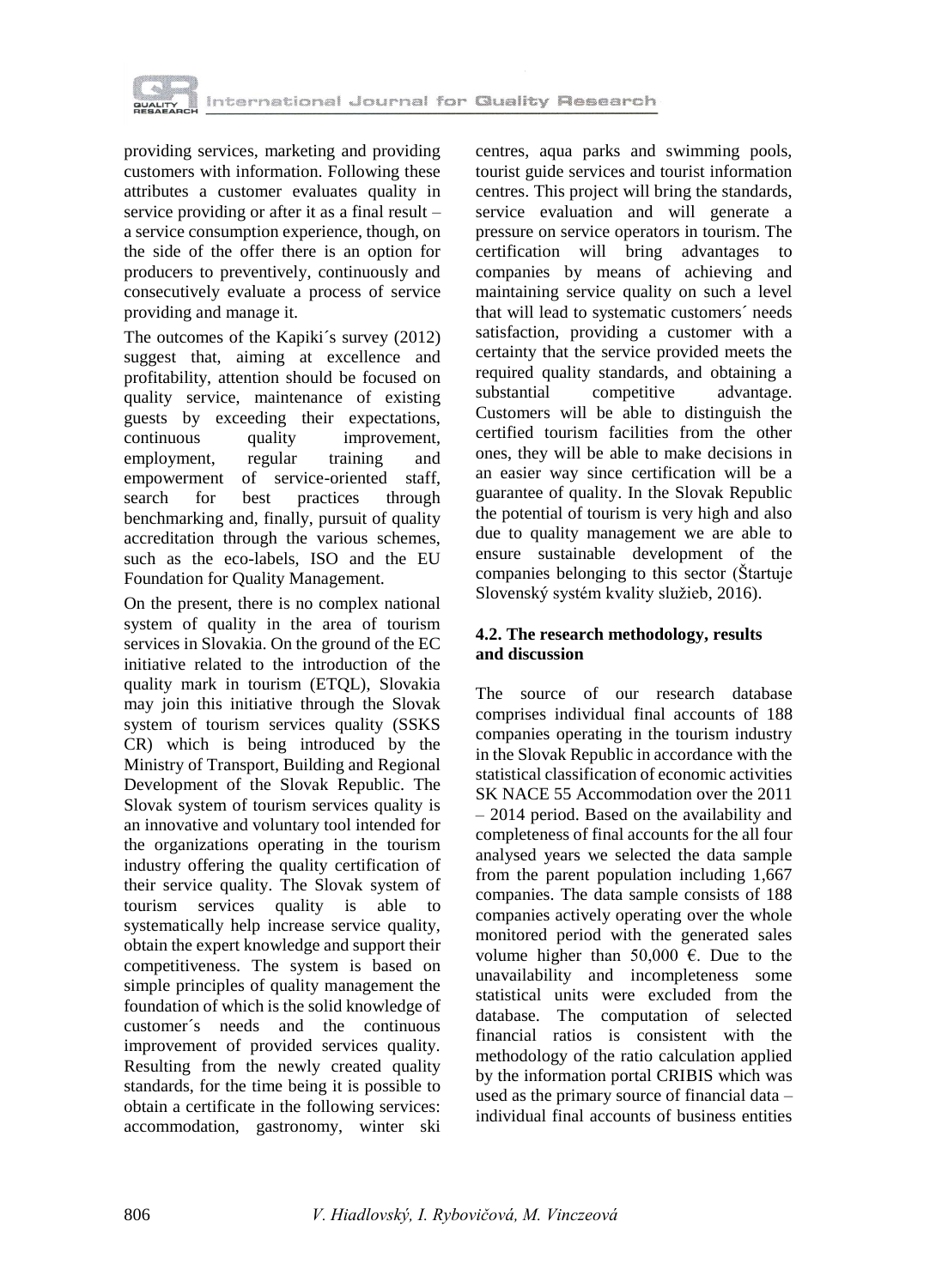

#### [\(https://www2.cribis.sk/\)](https://www2.cribis.sk/).

Based on the final accounts data of selected companies and the calculation of the current and overall liquidity ratios we arrived at the conclusion that there is only a little difference between average values of these indicators. Following this conclusion we can state that the companies of the main SK NACE 55 record a low percentage of inventories. Companies operating in the tourism, gastro and leisure time industry also have the low volume of short-term accounts receivable since they usually receive immediate payments for their goods and services, however, their obligations are due even in one month. Hence, the volume of their accounts receivable is lower than that one of accounts payable and therefore total liquidity is less than 1. As it results from the table 1, the liquidity ratios (current liquidity and overall liquidity) have been recording low values on a long-term basis. In term of the industry and its main characteristics and as mentioned above, this is particularly subject to the low volume of accounts receivable and high volume of accounts payable as well as the low amount of inventories. Based on the evaluation of the liquidity development over the  $2011 - 2014$  period we argue that the

average values were moderately improving, though, they still showed markedly low values. The median of the liquidity ratios reaches approximately half values of averages of the above indicators, i.e. half of companies in the analysed set have got into serious financial distress in the area of shortterm financial management of liquidity, which is also indicated by the 2013 statistical data showing that in that year as many as 66 per cent of accommodation facilities suffered a loss.

With respect to the quality improvement in the liquidity area and sufficient cash flow generation we suggest companies to collect accounts receivable by means of the world famous reservation portals which may lead to the decrease of the settlement period for accounts receivable, or convert an unpaid reservation to an obligation to provide a service in the future with sales collected in advance, thus also increasing their liquidity itself. Companies could similarly use discount portals to present their accommodation facilities, nevertheless they have to beware of the long-standing customers´ loyalty and particularly quality of all provided services.

|                   |        | <b>Current Liquidity Ratio</b> |        |        | <b>Overall Liquidity Ratio</b> |        |        |        |  |  |
|-------------------|--------|--------------------------------|--------|--------|--------------------------------|--------|--------|--------|--|--|
|                   | 2011   | 2012                           | 2013   | 2014   | 2011                           | 2012   | 2013   | 2014   |  |  |
| <b>Mean</b>       | 0.4266 | 0.4548                         | 0.4124 | 0,5076 | 0.5133                         | 0.5491 | 0.4884 | 0.6273 |  |  |
| <b>Std. Error</b> | 0.0444 | 0.0499                         | 0.0434 | 0.0518 | 0.0489                         | 0.0593 | 0.0455 | 0.0689 |  |  |
| <b>Median</b>     | 0.2550 | 0.2700                         | 0.2400 | 0.2600 | 0.3100                         | 0,3300 | 0.2950 | 0.3450 |  |  |

**Table 2.** Descriptive statistics of the liquidity ratios in selected companies operating in tourism over the  $2011 - 2014$  period

Source: Own elaboration of the SPSS outputs

The more financial ratios are monitored by a company, the better picture about its financial situation can it obtain. On the basis of the financial ratios results and awareness of its financial health, a company makes decisions on its future management and direction in a more accurate and better way.

Within the frame of statistical methods, the correlation analysis providing information about the relationship between the selected liquidity and profitability ratios was applied. The relationship intensity between particular indicators was assessed based on the Spearman´s rank-order correlation coefficient (Spearman´s rho). Its values are reported in the Table 3.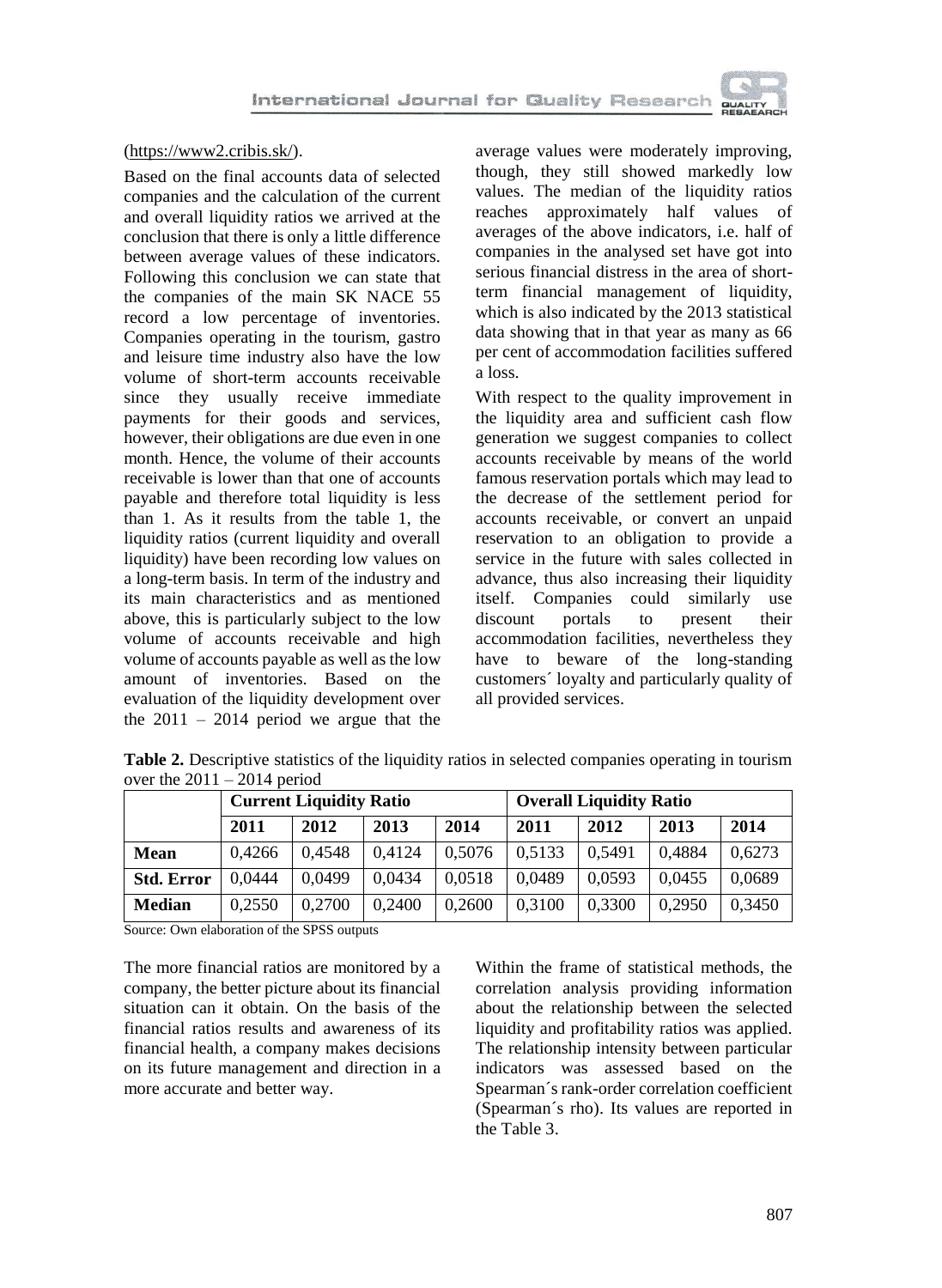

Any strong relationship between the particular indicators was not confirmed, yet there is a moderate to weak relationship presented in the Table 2. The values marked with \*\* mean the correlation on the 0.01 significance level (two-tailed) and the values

marked with \* mean the 0.05 significance level correlation (two-tailed).

*Hypothesis:* There is a direct relationship between the liquidity and profitability ratios.

| Year                                                         |            | <b>Return on equity</b><br>(ROE) |                     |            |          | <b>Return on assets -</b><br>gross (ROA) |                     |            |                   | <b>Operating Return on</b><br>Sales (ROS) |                     |            |            |
|--------------------------------------------------------------|------------|----------------------------------|---------------------|------------|----------|------------------------------------------|---------------------|------------|-------------------|-------------------------------------------|---------------------|------------|------------|
|                                                              |            | 201<br>1                         | 201<br>$\mathbf{2}$ | 201<br>3   | 201<br>4 | 201<br>1                                 | 201<br>$\mathbf{2}$ | 201<br>3   | 201<br>4          | 201<br>1                                  | 201<br>$\mathbf{2}$ | 201<br>3   | 201<br>4   |
| Curre                                                        | Correlat   | .18<br>$1^*$                     | ,21<br>$1^*$        | ,278<br>** | ,12      | ,199<br>**                               | ,273<br>**          | ,294<br>** | ,313<br>$\approx$ | ,257<br>**                                | ,327<br>**          | ,321<br>** | ,282<br>** |
| nt                                                           | ion        |                                  |                     |            | 8        |                                          |                     |            |                   |                                           |                     |            |            |
| Liquid                                                       | Coeffici   |                                  |                     |            |          |                                          |                     |            |                   |                                           |                     |            |            |
| ity                                                          | ent        |                                  |                     |            |          |                                          |                     |            |                   |                                           |                     |            |            |
| Ratio                                                        | $Sig. (2-$ | .04                              | ,02                 | ,003       | ,17      | ,006                                     | .000                | ,000       | ,000              | ,000                                      | ,000                | ,000       | ,000       |
|                                                              | tailed)    | 6                                | 9                   |            | 2        |                                          |                     |            |                   |                                           |                     |            |            |
|                                                              | N          | 122                              | 107                 | 112        | 116      | 188                                      | 188                 | 188        | 188               | 188                                       | 188                 | 188        | 188        |
| <b>Overal</b>                                                | Correlat   | ,15                              | ,21                 | .306       | ,14      | ,154                                     | .260                | .314       | ,309              | .265                                      | .343                | ,350       | ,280       |
|                                                              | ion        | 2                                | $5^*$               | **         | 6        | ż                                        | **                  | **         | $\pm$ $\pm$       | **                                        | **                  | $* *$      | **         |
| Liquid                                                       | Coeffici   |                                  |                     |            |          |                                          |                     |            |                   |                                           |                     |            |            |
| ity                                                          | ent        |                                  |                     |            |          |                                          |                     |            |                   |                                           |                     |            |            |
| Ratio                                                        | $Sig. (2-$ | ,09                              | ,02                 | ,001       | ,11      | .035                                     | ,000                | ,000       | ,000              | ,000                                      | ,000                | ,000       | ,000       |
|                                                              | tailed)    | 5                                | 6                   |            | 8        |                                          |                     |            |                   |                                           |                     |            |            |
|                                                              | N          | 122                              | 107                 | 112        | 116      | 188                                      | 188                 | 188        | 188               | 188                                       | 188                 | 188        | 188        |
| **. Correlation is significant at the 0.01 level (2-tailed). |            |                                  |                     |            |          |                                          |                     |            |                   |                                           |                     |            |            |
| *. Correlation is significant at the 0.05 level (2-tailed).  |            |                                  |                     |            |          |                                          |                     |            |                   |                                           |                     |            |            |

| Table 3. Spearman's rho |  |
|-------------------------|--|
|-------------------------|--|

Source: Own elaboration of the SPSS outcomes

Based on the results of the correlation analysis of the selected financial ratios we confirm the formulated hypothesis by means of Spearman´s rho and detected different degrees of correlation between the particular financial ratios. The results that are close to 1 report a strong relationship between the indicators, and on the contrary, the results close to 0 report a weak correlation. By means of the statistical software SPSS, the statistically strongest relationships were identified between the liquidity ratios and operating sales profitability.

In conclusion it is advisable to emphasize that, with regards to complex liquidity management within the improvement of financial management quality of a company, in addition to the financial indicators, it is also desirable to monitor and also analyse the

nonfinancial indicators which significantly influence overall performance of a company, for example in accordance with the principle of strategic management based on the Balanced Scorecard concept.

Systematic liquidity management of a company improves quality of processes at the level of overall financial management as well as quality of financial management as a whole. Excellence of the financial management processes can additionally be enhanced by means of the optional certification of the quality management system in a company with the objective to grow customer satisfaction. A systematic approach to quality management can support a systematic increase of economic performance and competitiveness of an individual company and the tourism industry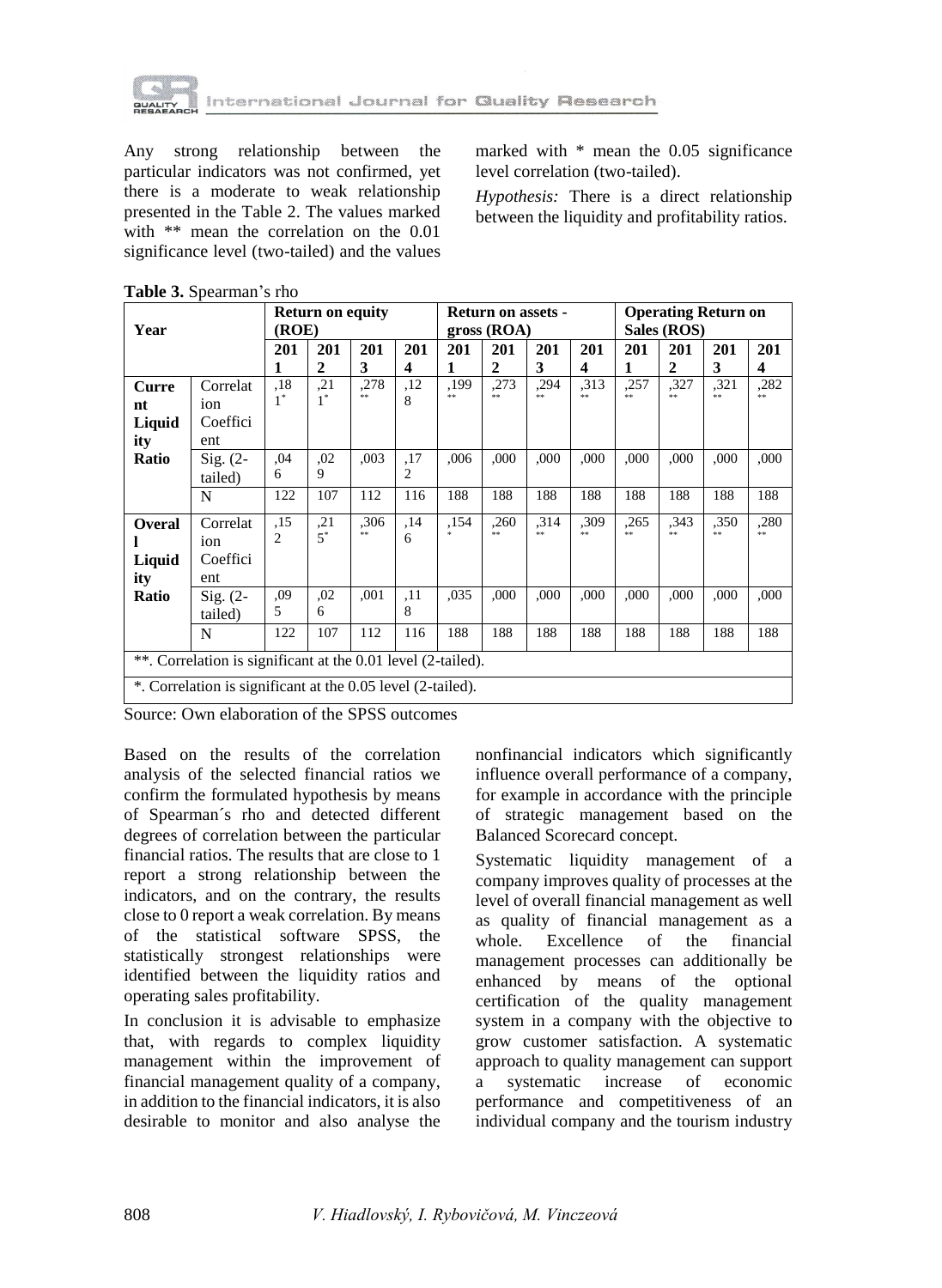

as a whole. This finally may have a positive effect on the overall performance of the whole national economy.

### **5. Conclusions**

The tourism industry has a large growth potential for the Slovak economy not only for its contribution to the income and jobs generation, but also because it supports the development of other related industries. Our research identified a long-term low level of average current and total liquidity in companies operating in the tourism industry. This accrues from some specific features of the industry and results in serious problems in the area of short-term financial management of liquidity. This fact is also confirmed by losses suffered in companies of the analysed industry. The relationship between the profitability and liquidity ratios is direct in the industry. The strongest correlation was identified between the ratios of liquidity and operational sales profitability. Systematic liquidity management improves quality of processes within overall company financial management. Companies can achieve the improvement in the area of quality of processes by means of the certification of the quality management system. This could subsequently lead to growing customer satisfaction by means of the achievement of long-term required quality of provided services, companies could create the competitive advantage, maintain the longterm market position, and increase the visit rate of accommodation facilities. This could finally increase the liquidity level. A good financial situation of a company is a result of quality financial management, therefore we also suggest companies operating in the tourism industry some other possibilities to raise liquidity such as the collection of accounts receivable by means of world famous reservation portals or the use of discount portals to present their accommodation facilities.

As liquidity belongs to the areas reflecting performance, its proper management is an important condition to improve company´s performance, enhance its value and, finally, also contribute to business excellence achievement. The systematic quality improvement in the processes of financial management affects the improvement of economic performance of companies themselves as well as that one of the national economy as a whole.

### **References:**

- Alfirevic, A. M., Peronja, I., & Plazibat, I. (2013). Business excellence in Croatian hotel industry: results of empirical research. Chapter 38. *DAAAM International Scientific Book 2013*, 655-664.
- Atseye, F. A., Ugwu, J. I., & Takon, S. M. (2014). Determinants of working capital management. *International Journal of Economics, Commerce and Management, III*(2).
- Błach, J., Wieczorek-Kosmala, M., Gorczyńska, M., & Doś, A. (2014). Innovations in liquidity management – the potential of corporate treasury. *Journal of Economics & Management, 18*(14)*,* 209-224.
- Bodie, Z., Merton, R.C., & Cleeton, D.L. (2009). *Financial Economics.* 2nd ed. Upper Saddle River: Pearson Education.
- *Cestovný ruch.* (2015). Bratislava: Ministerstvo dopravy, výstavby a regionálneho rozvoja Slovenskej republiky. Retrieved from: http://www.telecom.gov.sk/index/index.php?ids=181617.
- Dias, A., & Heras, I. (2013). Efficiency of ISO 9001 in Portugal: A qualitative study from a holistic theoretical perspective. *International Journal for Quality Research, 7*(1), 31-62.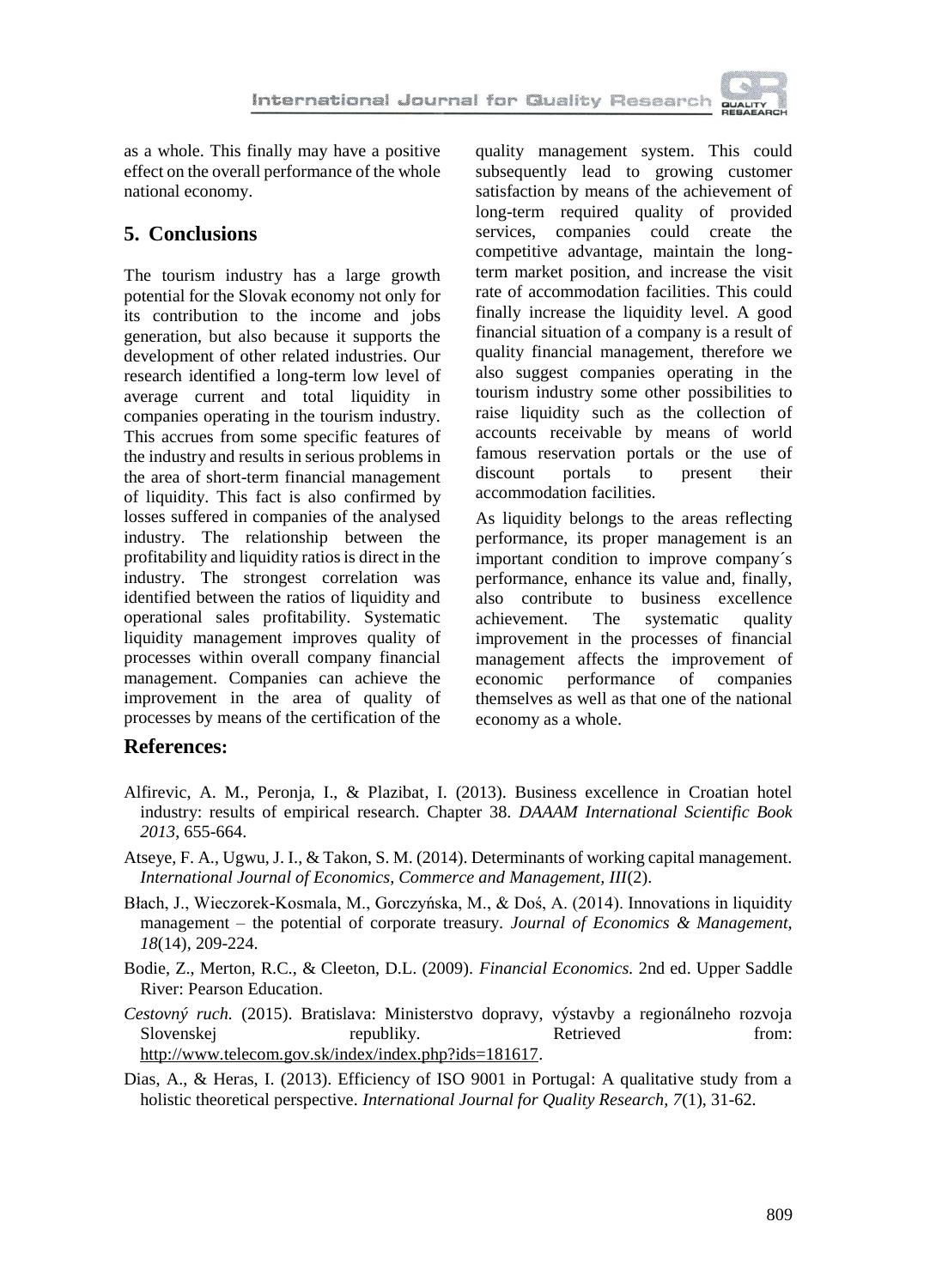

- *Finančná analýza firiem v Slovenskej republike.* (2016). Bratislava: Finstat. Retrieved from http://finstat.sk/analyzy/financne-ukazovatele-slovenskych-firiem.
- González, C., & Jareño, F. (2014). Financial analysis of the main hotel chains of the Spanish tourism sector. *Regional and Sectoral Economic Studies*, *14*(2), 91-108.
- Gundová, P. (2013). Finančná analýza nástroj diagnostikovania finančného zdravia podniku. *Mladá veda. Young Science*, *1*(1), 13-20. Retrieved from: https://www2.cribis.sk/
- Jasarevic, S., Brdarevic, S., Imamovic, M., & Diering, M. (2015). Standpoint of the top management about the effects of introduced quality system and continuation af activities of its improvement. *International Journal for Quality Research, 9*(2), 209-230.
- Kanji, G. K. (2012)*. Measuring business excellence.* London: Routledge.
- Kapiki, S. (2012). Quality Management in Tourism and Hospitality: an Exploratory Study among Tourism Stakeholders. *International Journal of Economic Practices and Theories*, *2*(2), 53-61. Retrieved from: http://papers.ssrn.com/sol3/papers.cfm?abstract\_id=2150570.
- Kučerová, J., Strašík, A., & Šebová, Ľ. (2006). *Ekonomika podniku cestovného ruchu.* Banská Bystrica: Univerzita Mateja Bela.
- Lancaster, C., & Stevens, J.L. (1998). Corporate Liquidity and the Significance of Earnings Versus Cash Flow. *The Journal of Applied Business Research*, *14*(4), 27-38.
- Lesáková, Ľ. (2009). Innovations in Small and Medium Enterprises in Slovakia. *Acta Polytechnica Hungarica, 6*(3), 23-34.
- Lin, L., Lin, S., & Lin, Y. (2014). The analysis of company liquidity using CCC application: evidence from Taiwan. *Global Conference on Business and Finance Proceedings, 9*(1), 521- 530.
- Luburic, R., Perovic, M., & Sekulovic, R. (2015). Quality management in terms of strengthening the "three lines of defence" in risk management – process approach. *International Journal for Quality Research, 9*(2), 243-250.
- McLaney, E. (2006). *Business Finance. Theory and Practice.* Harlow: Pearson Education Limited.
- Musa, H., Krištofík, P., & Vinczeová, M. (2015). *Finančný manažment.* Banská Bystrica: Univerzita Mateja Bela v Banskej Bystrici.
- Nicola, S., Ferreira, E.P., & Ferreira, J.J. (2015). Assets management a conceptual model decomposing value for the customer and a quantitative model. *International Journal for Quality Research, 9*(1), 89-106.
- Oliveira, B., & Fortunato, A. (2006). Firm growth and liquidity constraints: A dynamic analysis. *Small Business Economics, 27*(2-3), 139-156. Retrieved from http://download.springer.com/static/pdf/63/art%253A10.1007%252Fs11187-006-0006 y.pdf?originUrl=http%3A%2F%2Flink.springer.com%2Farticle%2F10.1007%2Fs11187- 006-0006-

y&token2=exp=1463058937~acl=%2Fstatic%2Fpdf%2F63%2Fart%25253A10.1007%2525 2Fs11187-006-0006-

y.pdf%3ForiginUrl%3Dhttp%253A%252F%252Flink.springer.com%252Farticle%252F10.1 007%252Fs11187-006-0006-

y\*~hmac=1187a35295b31d766c1b54743329de6e2c70ffd002a23bcd21583d24c9fd34e8.

Orieška, J. (2011). *Služby v cestovnom ruchu. 1. časť*. Banská Bystrica: Univerzita Mateja Bela, Ekonomická fakulta.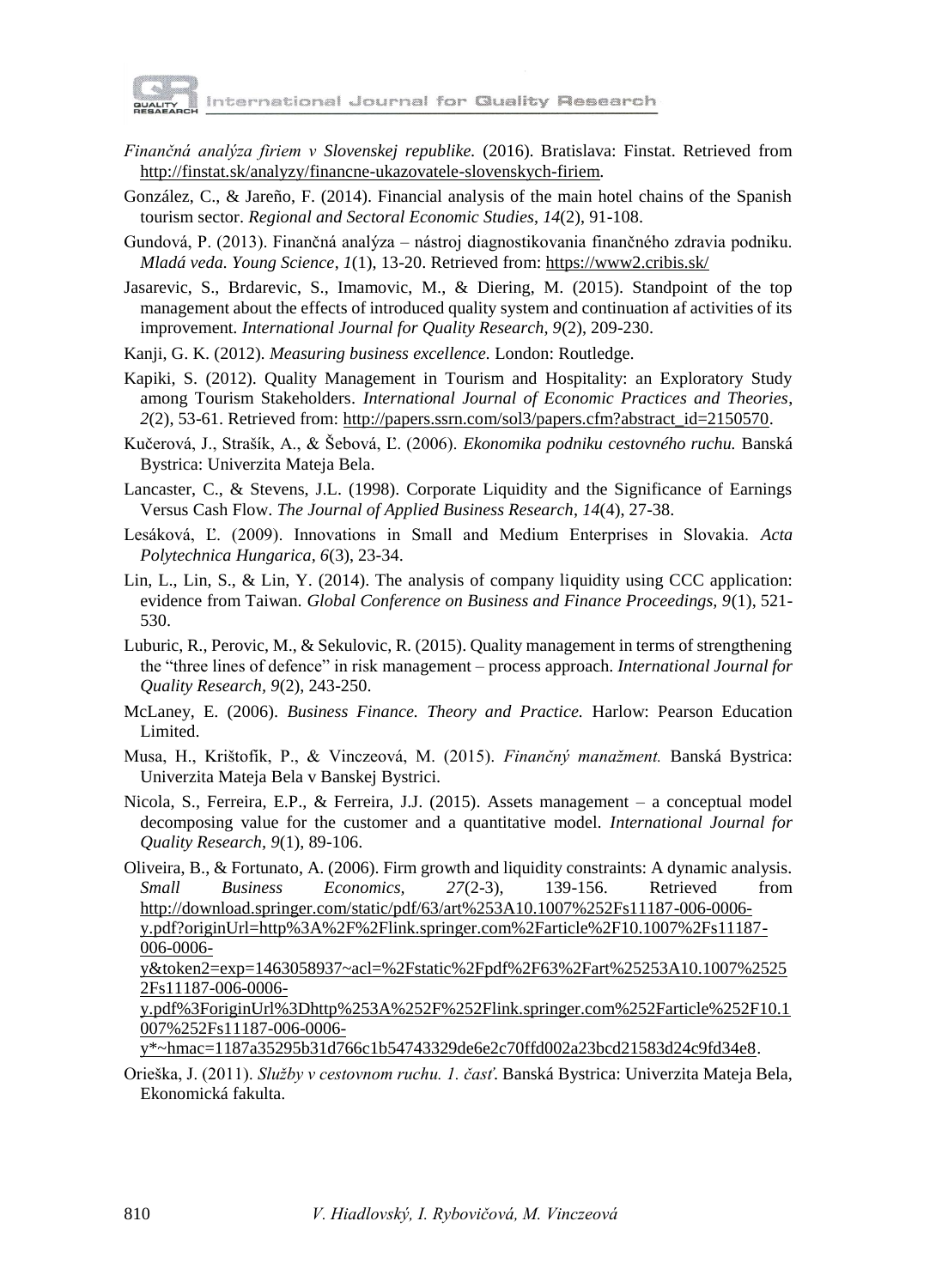- Sailaja, A., Basak, P.C., & Viswanadhan, K.G. (2014). Analysis of economics of quality in manufacturing industries. *International Journal for Quality Research, 8*(1), 121-138.
- *Satelitný účet cestovného ruchu.* (2016). Bratislava: Štatistický úrad Slovenskej republiky. Retrieved from https://slovak.statistics.sk/wps/wcm/connect/a6b64a48-c878-4b95-883abcbb2445948a/Satelitny\_ucet\_cestovneho\_ruchu\_SR\_2016.pdf?MOD=AJPERES.
- Sedliačiková, M., Klementová, J., & Malá, D. (2015). How to measure and evaluate the performance of processes in quality management in conditions of globalization: an empirical study and a proposal of a model. *15th International Scientific Conference Globalization and Its Socio-Economic Consequences.* University of Žilina, The Faculty of Operation and Economics of Transport and Communication.
- Škuflić, S., & Mlinarić, D. (2015). Microeconomic determinants of profitability for Croatian hotel industry. *Ekonomski Pregled*, *66*(5), 477-494.
- Soave, P. (2016). *Cestovný ruch*. Retrieved from: http://www.europarl.europa.eu/atyourservice/sk/displayFtu.html?ftuId=FTU\_5.6.13.html
- *Štartuje Slovenský systém kvality služieb v cestovnom ruchu, podnikateľom má pomôcť zvyšovať ich konkurencieschopnosť.* (2016). Bratislava: Ministerstvo Dopravy, výstavby a regionálneho rozvoja. Retrieved from: http://www.telecom.gov.sk/index/index.php?ids=36301&prm2=196632
- *Tlačová správa zo 6.valného zhromaždenia ZCR SR 02.02.2016*. (2016). Bratislava: Zväz cestovného ruchu Slovenskej republiky. Retrieved from: http://www.zcrsr.sk/tlacova-spravazo-6-valneho-zhromazdenia-zcr-sr-02-02-2016/
- Tung, G. S., Lin, Ch. Y., & Wang, Ch. Y. (2010). The market structure, conduct and performance paradigm re-applied to the international tourist hotel industry. *African Journal of Business Management*, *4*(6), 1116-1125.
- Vasilkov, Y., & Gushina, L. (2014). Analysis of the effectiveness and efficiency of management systems based on system analysis methodology. *International Journal for Quality Research, 8*(3), 347-356.
- Vinczeová, M., & Krištofík, P. (2013). *Corporate finance.* Banská Bystrica: Matej Bel University Banska Bystrica, Faculty of Economics.
- Vujovic, A., Krivokapic, Z., Pekovic, S., & Micunovic, R. (2013). Business process improvement by applying benchmarking based model. *International Journal for Quality Research, 7*(3), 373-382.
- Závadský, J., & Hiadlovský, V. (2014). The consistency of performance management system based on attributes of the performance indicator: an empirical study. *Quality Innovation Prosperity/Kvalita Inovácia Prosperita*, *XVIII*(1), 93-106.

| Vladimír Hiadlovský         | Ivana Rybovičová            | Miroslava Vinczeová         |
|-----------------------------|-----------------------------|-----------------------------|
| Matej Bel University in     | Matej Bel University in     | Matej Bel University in     |
| Banská Bystrica,            | Banská Bystrica,            | Banská Bystrica,            |
| <b>Faculty of Economics</b> | <b>Faculty of Economics</b> | <b>Faculty of Economics</b> |
| Tajovského 10               | Tajovského 10               | Tajovského 10               |
| 974 01 Banská Bystrica      | 974 01 Banská Bystrica      | 974 01 Banská Bystrica      |
| Slovakia                    | Slovakia                    | Slovakia                    |
| vladimir.hiadlovsky@umb.s   | ivana.rybovicova@umb.sk     | miroslava.vinczeova@umb.    |
| $\bf k$                     |                             | sk                          |